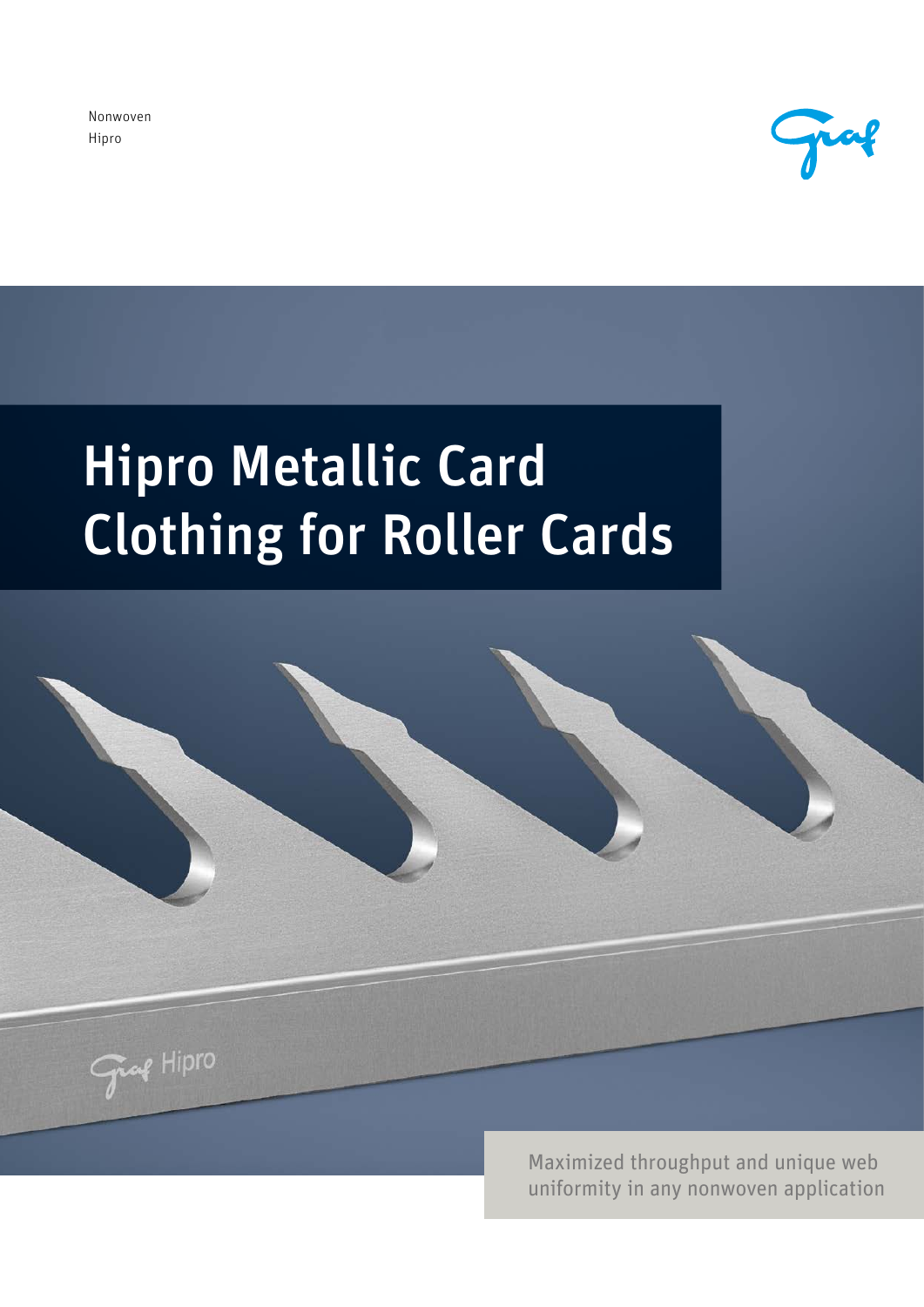## Differentiation Thanks to the Market Leader's Expertise

Nonwoven producers using Graf's card clothing benefit from more than 100 years of experience and the resulting innovative power. We understand our business partners' needs in the daily challenges they face, and they motivate us to offer solutions that make them successful.

One of the main requirements of nonwoven producers is to achieve consistent quality and the highest machine uptime. In a constant effort to achieve higher throughput, metallic card clothing must be ideally matched to the specifications.

Nonwoven manufacturers using Graf technology components benefit from card clothing that produce webs of equal quality without compromising throughput and process stability for a wide range of raw materials. When clothing and machine conditions are optimized to the raw materials and output, configurations can be ensured for any application regardless of fiber type, web weight and end product.

The comprehensive product range consisting of technology components for nonwoven, as well as a network of technical consultants and service engineers enable our partners to be successful.

#### Benefits of Hipro

- Up to 10% higher throughput compared to conventional clothing thanks to optimized web transfer from the cylinder to the doffer
- Ensures increased efficiency of the worker by reducing the fiber fly
- Significant 20% fewer failures in the web thanks to precise fiber transfer to and from the cylinder
- Constantly high process stability provides reproducible web quality throughout the entire lifetime of the clothing



### No Limits in Processing Fibers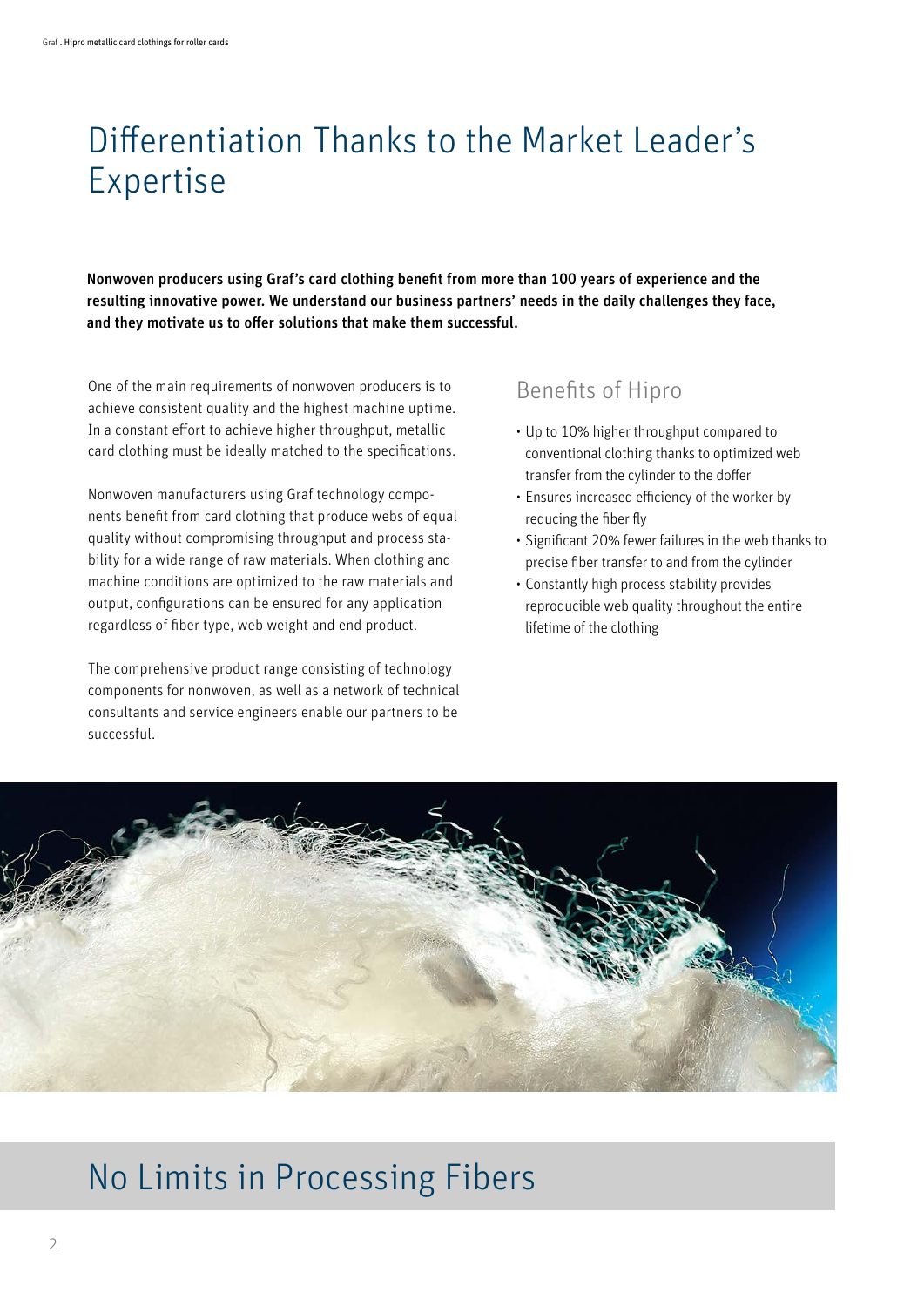# Applications and Specifications at a Glance

Thanks to innovative geometry, excellent material and first-class processing, Hipro metallic card clothing ensure top performance and precision. They can be used on high-performance roller card systems as well as on conventional machines.

### The Secret of Hipro

Significantly increased fiber retention thanks to specially designed hump at the front side of the teeth.

#### Range of Applications

End products for segments such as hygiene, medical, automotive, filtration, floor coverings, etc. Both high-performance and conventional cards can be preferably equipped with the Hipro card clothing.

Hipro guarantees no limits in fiber types and web weights (except brittle fibers).



#### Hipro metallic card clothing. Innovative tooth design for efficient processes on roller cards.

Hipro can be used on the following rollers: worker, doffer and condenser. These excellent, robust clothing are available with standard profile and as interlinked clothing.

| Overview of the most popular Hipro metallic card clothing                                               |                 |                                  |                        |
|---------------------------------------------------------------------------------------------------------|-----------------|----------------------------------|------------------------|
| <b>Main use</b>                                                                                         | <b>Geometry</b> | Points per square<br>inch (PPSI) | <b>Type</b>            |
| Worker<br>The aggressive tooth shape provides the best<br>carding effects between cylinder and worker.  |                 | 95                               | VF 50 +45 16 HT BLD    |
|                                                                                                         |                 | 129                              | V H 50 +45 16 HT BLD   |
|                                                                                                         |                 | 258                              | K 50 +45 1 X1,0 GT BLH |
|                                                                                                         |                 | 338                              | M 40 +40 5 X0,9 GT BLD |
| <b>Doffer</b><br>The arched tooth shape allows the smoothest<br>fiber placement along the doffer teeth. |                 | 215                              | V K 50 +45 20 HT       |
|                                                                                                         |                 | 258                              | K 50 +45 X1,0 GT BLD   |
|                                                                                                         |                 | 286                              | K 40 +45 3 X0,9 GT BLH |
|                                                                                                         |                 | 338                              | M 40 +45 X0,9 GT BLD   |
| Condenser<br>Additional humps provide extra compression<br>to optimize the web weight increase.         |                 | 147                              | H 50 +45 2 X1,4 HT BLD |
|                                                                                                         |                 | 147                              | H 50 +45 3 X1,4 HT BLD |
|                                                                                                         |                 | 172                              | H 50 +45 2 X1,2 HT BLD |
|                                                                                                         |                 | 172                              | H 50 +45 3 X1,2 HT BLD |